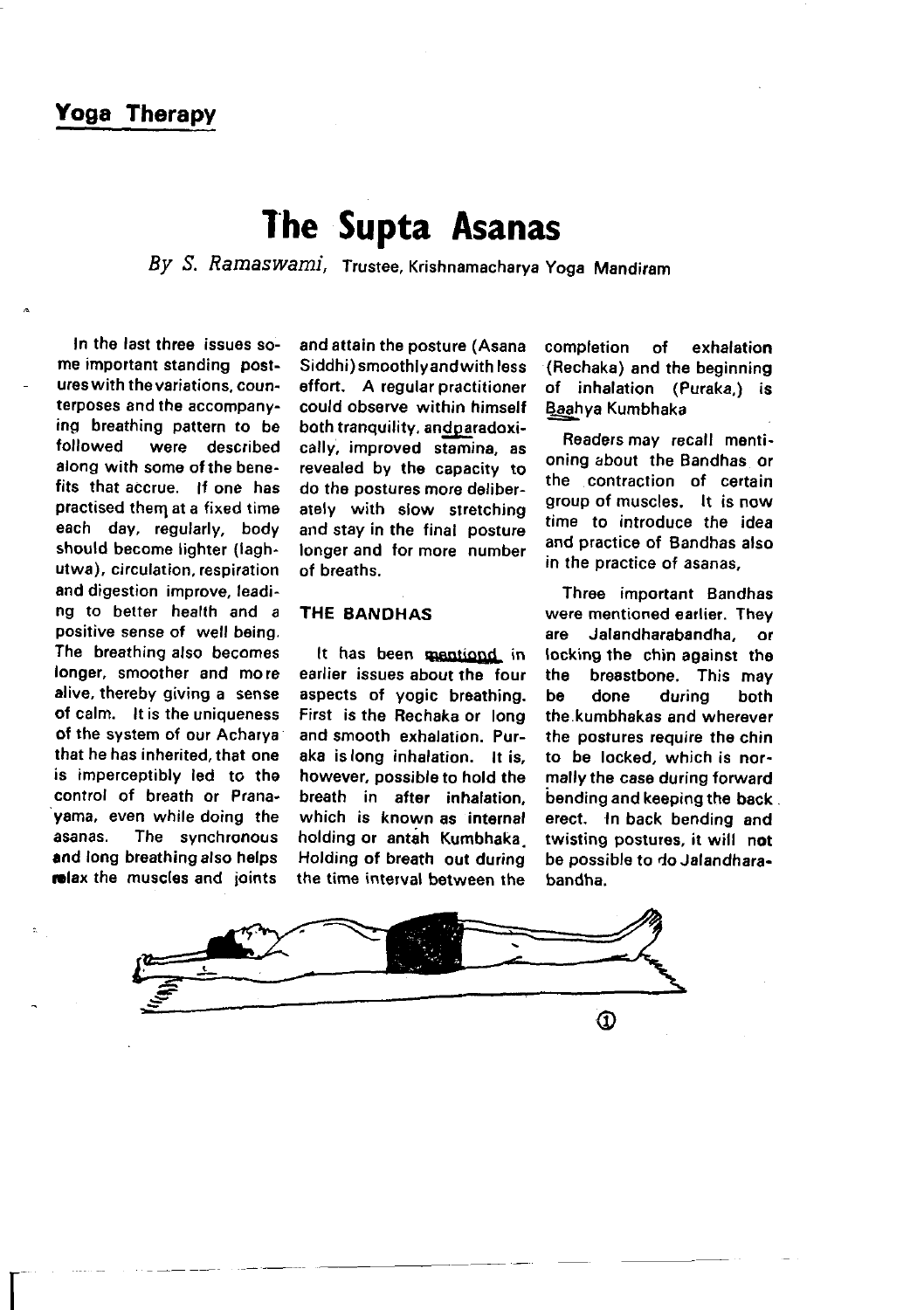However, the other two Bandhas are to be practised in most of the asanas, especially after exhalation. The first is Moola bandha. It is done after a complete exhalation. After exhalation is over, the abhyasi is to anchor the body in the asana he is in and slowly and deliberately closo the anus and then draw in the rectum with the help of contraction of perinneal and surrounding muscles of the buttocks and also pulling the pelvic floor. lt is called Moola Bandha orconstriction of anus. Thereafter as if in a continuous movement,the abdomen, including the navel is drawn in, pushing the diaphragm up into the now almost empty chest cavity, when it is called Uddiyana Bandha (drawing in of diaphragm). It is actually the two Bandhas. Uddiyana Bandha and Moola Bandha which make usa of both the . pelvic diaphragm and diaphragm, which separates the chest from the stomach that is one of specialities of yogic breathing when compared to other deep breathing exercises in other popular physical cultures.

It could be observed that it may not be possible to do the Bandhas initially (without practise of long inhalation and exhalation, so that the prana strength is first enhanced. lf one has practised the standing postures mentioned in the previous three issues accompanied by the correct breathing pattern. and with food restriction (Tapas) and has reduced the the waistline to its healthy level, then the Bandha could be attempted.

The one standing posture where all the three bandhas. could be effectively practised is Utkatasana and'also its variation Ardha Utkatasana. After practising regularly the dynamic movements in

the standing postures, one should attempt to stay in the posture for a few breaths, say 3 to 6 to start with. In the initial stages one may be able to barely accomplish the posture, Then one should stay in the posture, say Utkatasana or Ardhautkatasana for fabout 3 to 6 breaths. Then one should stay in the posture comfortably and slowly lncrease the time to complete the stipulated number of breaths. Thereafter one should remain in the posture for a fixed period say 3 to 5 minutes. Further practice should be aimed at reducing the number of breaths for the same time duration. For instance, one may take 20 breaths to be in the posture. Later on it may be possible to remain in the posture steady and comfortable (Sthira and Sukha) for 5 minutes with perhaps 10 breaths only. This is one method of attaining Asana siddhi (perfection in posture)

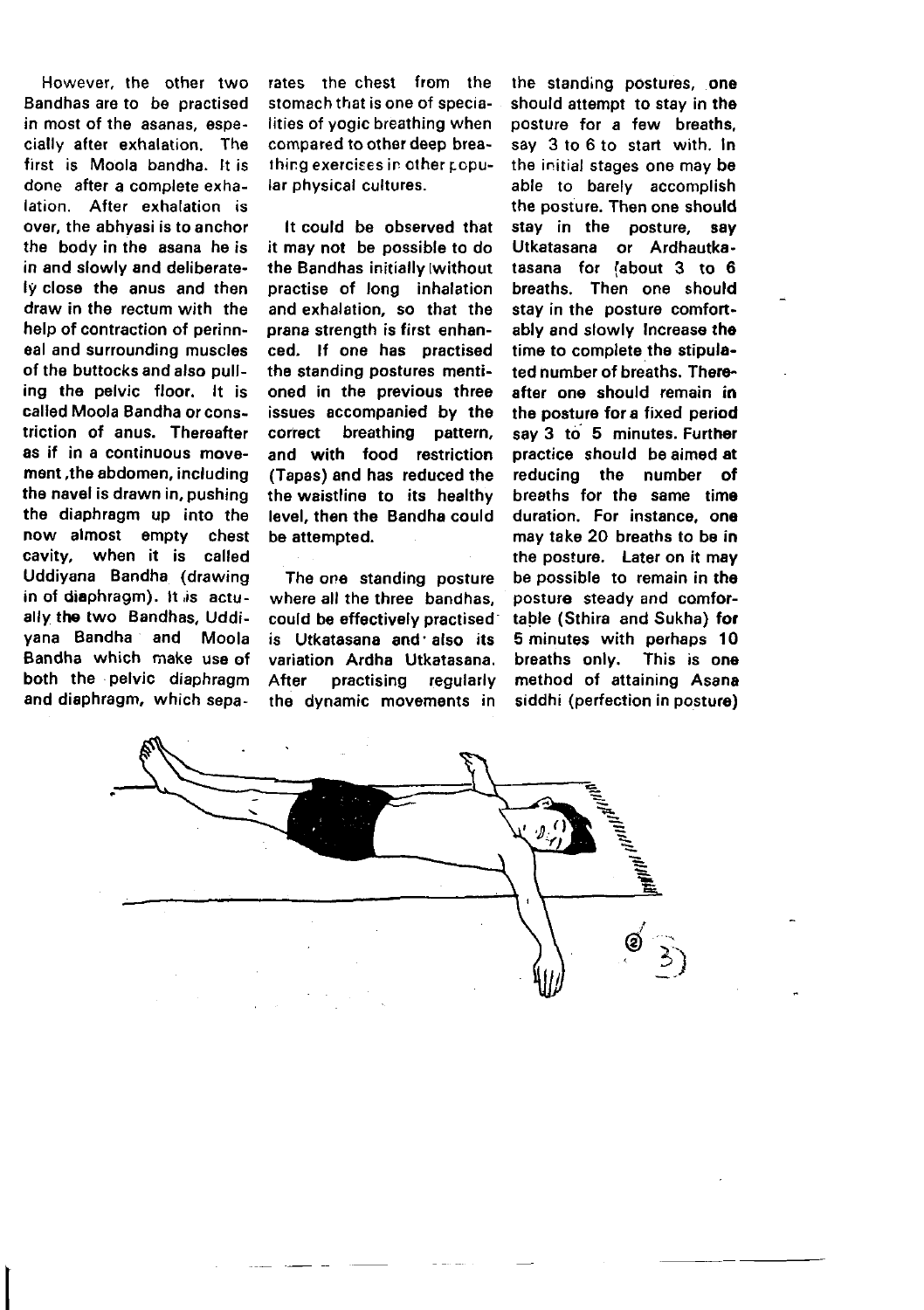which one can test for oneself .

Having achieved this, then it may be good to introduce Bandha described above. which will go to increase the time taken for one breath. Obviously it requires not only stamina or Pranayama Bala, to hold the breath for the duration cf the Bandha, but also a healthy stomach and digestive system and the pelvic organs. What Bandha is possible with ulcer, constipation, colic pain, prostitis, urinary infecetion, dysmenorrhea, obesity, weakness arising out of indiscrimate sex etc?

#### SUPINE POSTURES

The next group of Asanas taken up are those lying with face upward of Supta asanas. First is Tatakamudra (gesture of a pond), which makes use of the Bandhas effectively.

Start with Samasthithi. Inhale, raise arms overhead and interlock fingers. Exhale. do Uttkatasana. Do a few breaths with or without the Bandhas. Exhale, keeping the palms a few lnches behind the back. Now sit down. Inhale, stretch the legs forward together and lie on your back, keeping the hands along the sides of the body and palms facing down on the ground.

I

This is the starting position for all supine postures. One may start straightaway lying down, but the advantage of starting from Samasthithi is that one could get limbered up a bit and also one can be sure that the body is straight, making use of the sense of balance. However it is the traditional method.

The lying posture is called Savasana by some authorities.

Now keep the feet, ankles and kness close. Stretch<br>the thigh, calf muscles. thigh, calf muscles. Press the heels, buttocks, palms, shoulder and . neck and stretch the spine on inhalation. so that the entire back tends to be flat on the ground. By this it may be possible to stretch the neck and do Jalandharabandha. But it is preferable to use a small pillow to raise the head and lock the chin. Do a few deep long breaths.

te exhalation; pressing the niyamas mentioned, the pati-<br>heels knees buttocks palms, ent would become fit to start heels, knees, buttocks, palms, shoulders and neck and the practice of Bandhas and<br>stretching other body muscl- derive the immense benefits. stretching other body muscl- \_ derive the immense benefits.<br>es. do Moolabandha and ? Heuristically it may be obser-Uddiyanabandha, so that ved that diseases like early the entire abdomenal portion stages of piles, prostitis, pro- ;s drawn in completely lapse-rectal and vaginal, incbles a small, beautiful pond gestion etc, respond well to formed by the pelvic bones Tataka mudra. Some yoga and the lower ribs. Stay on therapists claim that it acti-

the bandha a tleast for a few seconds. This is Tatakamudra. Now, relax the drawn muscles and then inhalo. Repeat for about 6 breaths. It may also be done with arms stretched overhead as in the sketch (1).

#### PREVENTIVE STEP

The Mudra may be better for some persons with legs bent and feet on the ground, clsoe to the buttocks. One may practice also in the position given in sketch (2), which is Chakravakrasanaa

obviously it is not possible to do the Bandhas without adequate preparation of the body by asanas and by modulated breathing in asanas, as has been explained in all the orevious issues. A sick person suffering from acute abdomenal diseases will not be able to do them at all to derive any benefit. It is more a preventive exercise than curative. However, with asanas, breathing. a proper Then after a deep, comple- diet and a few other yama Heuristically it may be obserontinence, constipation, indi-Tataka mudra. Some yoga